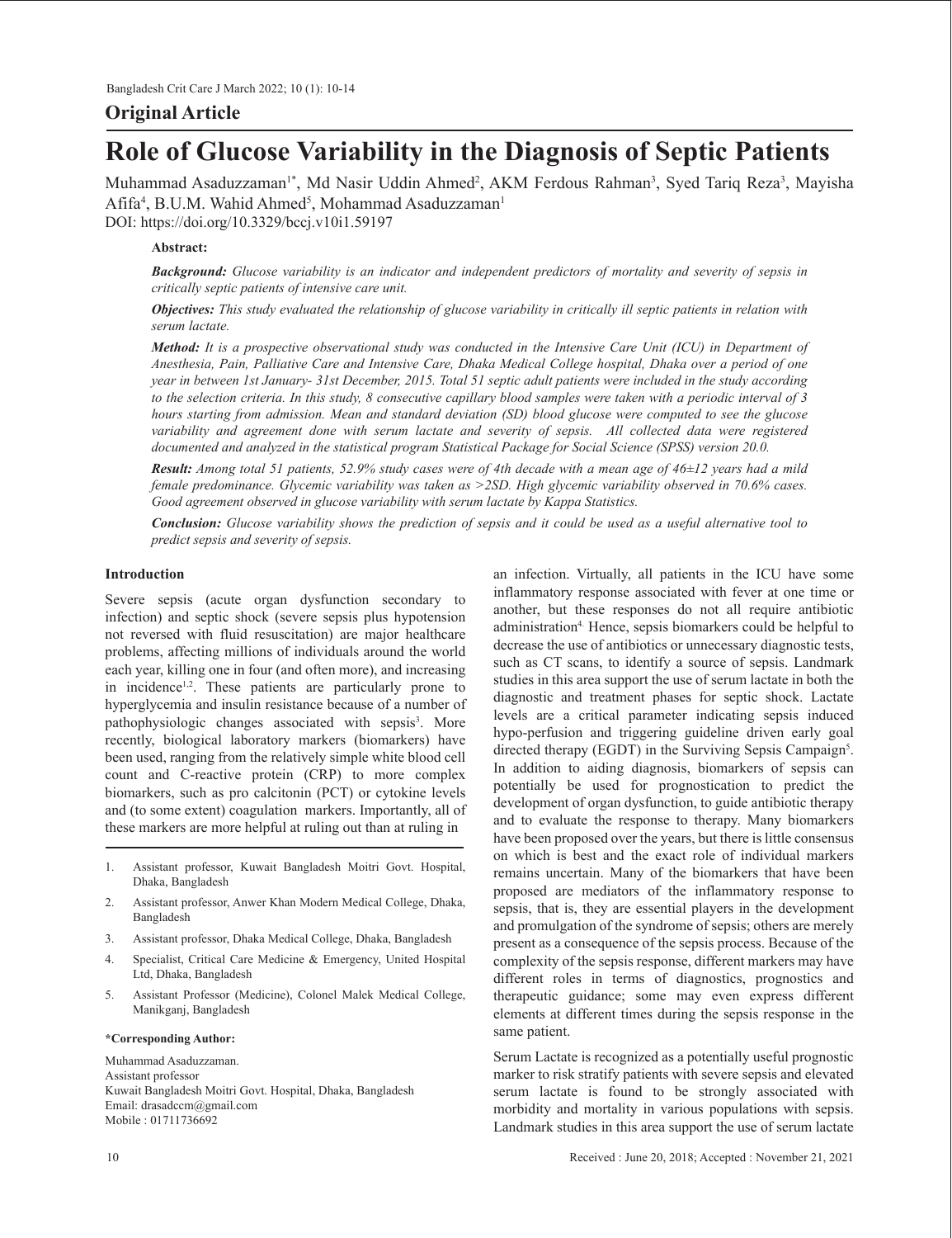in both the diagnostic and treatment phases for septic shock<sup>6</sup>. Lactate levels are a critical parameter indicating sepsis induced hypo-perfusion and triggering guideline driven early goal directed therapy (EGDT) in the Surviving Sepsis Campaign<sup>7</sup>.

Extreme elevations of blood glucose are associated with excess mortality in various groups of hospitalized patients. Targeting normoglycemia with the use of continuous insulin infusions (intensive insulin therapy [IIT]) improves outcomes in a selected group of critically ill patients<sup>8</sup>. Patients with severe sepsis, IIT did not improve survival, but significantly increased the number of hypoglycemic events<sup>9</sup>. The current recommendation from the Surviving Sepsis Campaign is that insulin therapy be used to maintain glucose below 150 mg/dL in septic patients<sup>7</sup>.

In a prospective study of septic critically ill patients a significant association between high glycemic variability and mortality was found<sup>10</sup>. These results are consistent with in vitro data showing that short-time fluctuations of glucose levels induce endothelial cell damage and apoptosis<sup>11</sup>. Moreover, a significant association between glycemic variability and 8-iso prostaglandin F2a, a marker of oxidative stress and potential mediator of organ dysfunction, has been shown in diabetic type 2 patients<sup>12</sup>. Minimal glycemic variability has been proposed to become the gold standard of glycemic control in diabetic patients. Glycemic variability depends on both endogenous patient-specific factors such as severity of disease and diabetes status as well as exogenous factors such as type and quality of glucose monitoring, the glucose algorithm used for the calculation of the insulin rate, compliance of the nursing staff with the recommendations of the protocol and application of medication including enteral and parenteral nutrition. As the endogenous glucose regulation system can hardly be influenced, glycemic variability needs to be improved by acting on the exogenous  $factors<sup>13</sup>$ .

The measure glycemic variability describes fluctuations of blood glucose over time. As glucose fluctuations are not covered by mean glucose, glycemic variability has been suggested as an additional measure for glucose control. Glycemic variability is represented by standard deviation (SD), mean daily δ blood glucose or glucose liability index (GLI). SD is the most commonly used parameter and is calculated as the square-root of the average of the squared differences between individual glucose values and the mean. Mean daily δ blood glucose describes the mean of the daily difference between minimum and maximum blood glucose. These two measures do not take order and timing of measurements into account. GLI is the squared difference between consecutive blood glucose levels per unit of actual time between the samples. GLI considers the time between and the order of measurements<sup>14</sup>. Although no gold standard of measuring glycemic variability has been established yet, SD seems to be the best predictor of mortality.

# **Materials and Methods:**

This prospective observational study was carried out in the

Intensive Care Unit (ICU), Department of Anaesthesiology, Pain, Palliative Care and Intensive Care, Dhaka Medical College hospital, Dhaka, during the period from 1st January-31st December, 2015. Total 51 patients were included in the study according to the selection criteria.

Inclusion Criteria: Septic patients who were admitted to the ICU with age >18 years.

Exclusion criteria: Age under 18 years, have a hospital length of stay of<24 hours, patients having diabetes mellitus and who already received steroid before admission.

All suspected septic patients were examined to find out Sepsis, severe sepsis & septic shock were defined using the criteria of the American College of Chest Physicians and the Society of Critical Care Medicine Consensus Conference. After meeting inclusion and exclusion criteria and who fulfilled the diagnostic criteria for sepsis was evaluated by the ICU team and all patients were treated following the Surviving Sepsis Campaign guidelines. After written informed consent was obtained, each patient was equipped with an arterial cannula and a central venous catheter.

In addition, all patient data, including vital parameters and laboratory results, were collected. Blood glucose levels were measured predominantly in capillary blood on admission and in every three hours thereafter (every 30 to 60 minutes in the case of hypoglycemic values) with Accu-Check Active glucometer. As an index of glycaemic variability, mean and the standard deviation (SD) of all blood glucose values for each patient were calculated. All analyses were performed separately for septic episodes and for the group stratified by the severity of sepsis. Blood lactate level was measured after enrollment. To prevent an in vitro rise in blood lactate levels, the sample were immediately analyzed.

# Statistical analysis:

Data were presented as mean with SD, unless otherwise indicated. Kappa statistic was calculated as a measure of agreement between glucose variability and serum lactate level. Kappa value > 0.6 was considered as good agreement. A P value less than 0.05 was considered to indicate statistical significance.

# **Results:**

The study sample consisted of a total of 51 patients with sepsis in whom data was collected to obtain glycemic variability and its relation in the diagnosis of sepsis January 2015 to December 2015. Observation and results are as follows-

Among the study participants, mean age observed 46 years with a standard deviation of 12 years. Most of the cases (around 76%) belong to 4th and 5th decades. Blood sugar level >2SD of mean was taken to see the blood glucose variability. Glucose variability was present in 70.59% patients. All of the study populations were hyper-lactatemic. Serum lactate more than 4 mmol/l were considered lactate positive and Serum lactate less than 4 mmol/l considered lactate negative. Agreement test between serum lactate and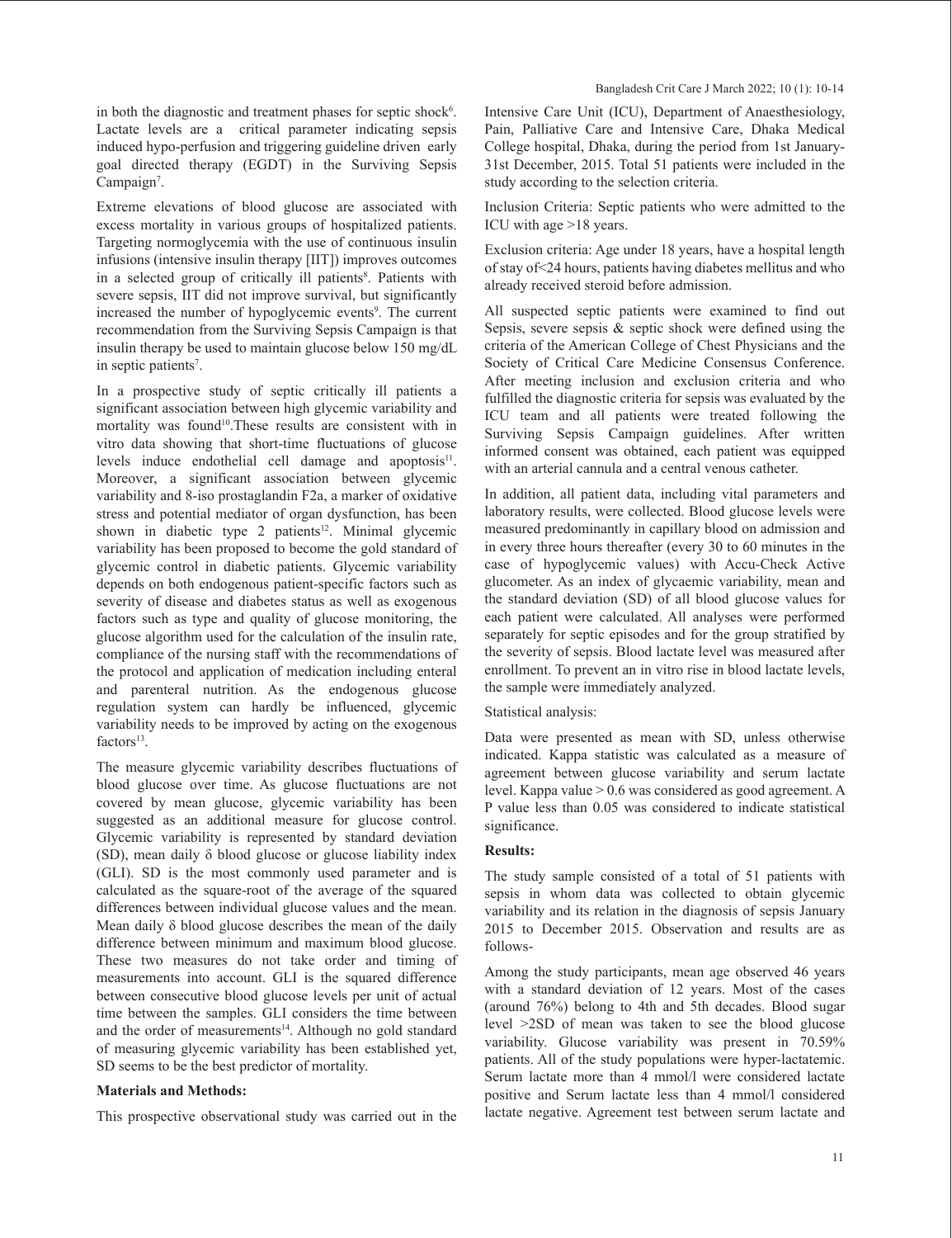Bangladesh Crit Care J March 2022; 10 (1): 10-14

glucose variability in different septic patients was tested with Serum lactate level by Kappa Statistics, as neither of these tests is not gold standard for diagnosis of sepsis. Good agreement was observed. Among different category of sepsis there was significant difference observed. This result indicates that glucose variability was increasing with severity of sepsis. Also there was significant difference observed in Serum lactate among different category of sepsis. This result indicates that serum lactate positivity was increasing with severity of sepsis.

Table I shows age distribution of study patients. (n=51)

|--|--|

| <b>Age Groups</b> |                 |           |               |  |  |  |
|-------------------|-----------------|-----------|---------------|--|--|--|
| Mean±D            | $46\pm12$ Years | Min.-Max. | $18-65$ Years |  |  |  |

Table II shows Glucose variability of study patients. (n=51)

| <b>Glucose Variability</b> |    | Frequency Percent (%) |  |
|----------------------------|----|-----------------------|--|
| Absent                     | 15 | 29.41                 |  |
| Present                    | 36 | 70.59                 |  |
| Total                      | 51 | 100                   |  |

Table III shows serum Lactate positivity of study patients.

 $(n=51)$ Table III

| <b>Serum lactate</b> | Frequency | Percent $(\% )$ |
|----------------------|-----------|-----------------|
| Negative             | 14        | 27.5            |
| Positive             | 37        | 72.5            |
| Total                | 51        | 100             |

Table IV shows agreement test between serum lactate and glucose variability in different septic patients. (n=51)

Table IV

| <b>Lactate Positivity</b><br>in different<br>category of<br><b>Sepsis</b> |               | <b>Glucose</b><br><b>Absent</b> | Glucose Variability $\geq$ 2SD<br><b>Glucose</b><br>Variability Variability<br><b>Present</b> |    | Total K-value |
|---------------------------------------------------------------------------|---------------|---------------------------------|-----------------------------------------------------------------------------------------------|----|---------------|
| Negative                                                                  | n             | 12                              | 2                                                                                             | 14 |               |
|                                                                           |               | $\%$ 23.5%                      | $3.9\%$ $27.4\%$                                                                              |    |               |
| Positive                                                                  | n             | 3                               | 34                                                                                            | 37 | 0.759         |
|                                                                           | $\frac{0}{0}$ | 5.9%                            | $66.7\%$ 72.6%                                                                                |    |               |
| Total                                                                     | n             | 15                              | 36                                                                                            | 51 |               |
|                                                                           | $\frac{0}{0}$ | 29.4%                           | 70.6% 100.0%                                                                                  |    |               |

Table V shows glucose variability among different category of sepsis. (n=51)

|--|--|

| <b>Glucose</b>     |               |          | <b>Category of sepsis</b>                     |             | Septic Total P-value |       |
|--------------------|---------------|----------|-----------------------------------------------|-------------|----------------------|-------|
| <b>Variability</b> |               |          | Sepsis Sever<br><b>Shock</b><br><b>Sepsis</b> |             |                      |       |
| Absent             | n             | 8        | $\mathfrak{D}_{\mathfrak{p}}$                 | 5           | 15                   |       |
|                    | $\frac{0}{0}$ | $15.7\%$ | $3.9\%$                                       | $9.8\%$     | 29.4%                |       |
| Present            | n             | 3        | 15                                            | 18          | 35                   | 0.001 |
|                    | $\%$          | $5.9\%$  | 29.4%                                         | 35.3% 70.6% |                      |       |
| Total              | n             | 11       | 17                                            | 23          | -51                  |       |
|                    | $\%$          |          | $21.6\%$ $33.3\%$ $45.1\%$ $100.0\%$          |             |                      |       |

Table VI shows serum Lactate among different category of sepsis. (n=51)

Table VI

| Serum    |               | <b>Category of sepsis</b> |                          |              |       |                      |
|----------|---------------|---------------------------|--------------------------|--------------|-------|----------------------|
| Lactate  |               |                           | Sepsis Sever             | Sepsis Shock |       | Septic Total P-value |
| Normal   | n             | 11                        | 3                        | $\theta$     | 14    |                      |
|          | $\frac{0}{0}$ | $21.6\%$ 5.9%             |                          | $0.0\%$      | 27.5% |                      |
| Positive | n             | 1                         | 14                       | 22           | 37    | 0.001                |
|          | $\frac{0}{0}$ | $2.0\%$                   | 27.5% 43.1% 72.5%        |              |       |                      |
| Total    | n             | 12                        | 17                       | 22           | -51   |                      |
|          | $\frac{0}{0}$ |                           | 23.5% 33.3% 43.1% 100.0% |              |       |                      |

Table VII shows agreement test between serum lactate and glucose variability in sepsis patients.(n=12)

Table VII

| <b>Lactate Positivity</b><br>in Sepsis patients |               | Glucose Variability $\geq$ 2SD<br><b>Glucose</b><br>Absent | Glucose Total K-value<br>Variability Variability<br><b>Present</b> |          |       |
|-------------------------------------------------|---------------|------------------------------------------------------------|--------------------------------------------------------------------|----------|-------|
| Negative                                        | n             | 7                                                          | 1                                                                  | 8        | 0.542 |
|                                                 | $\frac{0}{0}$ | 63.6%                                                      | $9.1\%$                                                            | $72.7\%$ |       |
| Positive                                        | n             | 1                                                          | 2                                                                  | 3        |       |
|                                                 | $\frac{0}{0}$ | $9.1\%$                                                    | $18.2\%$ 27.3%                                                     |          |       |
| Total                                           | n             | 8                                                          | 3                                                                  | 11       |       |
|                                                 | $\frac{0}{0}$ | $72.7\%$                                                   | 27.3% 100.0%                                                       |          |       |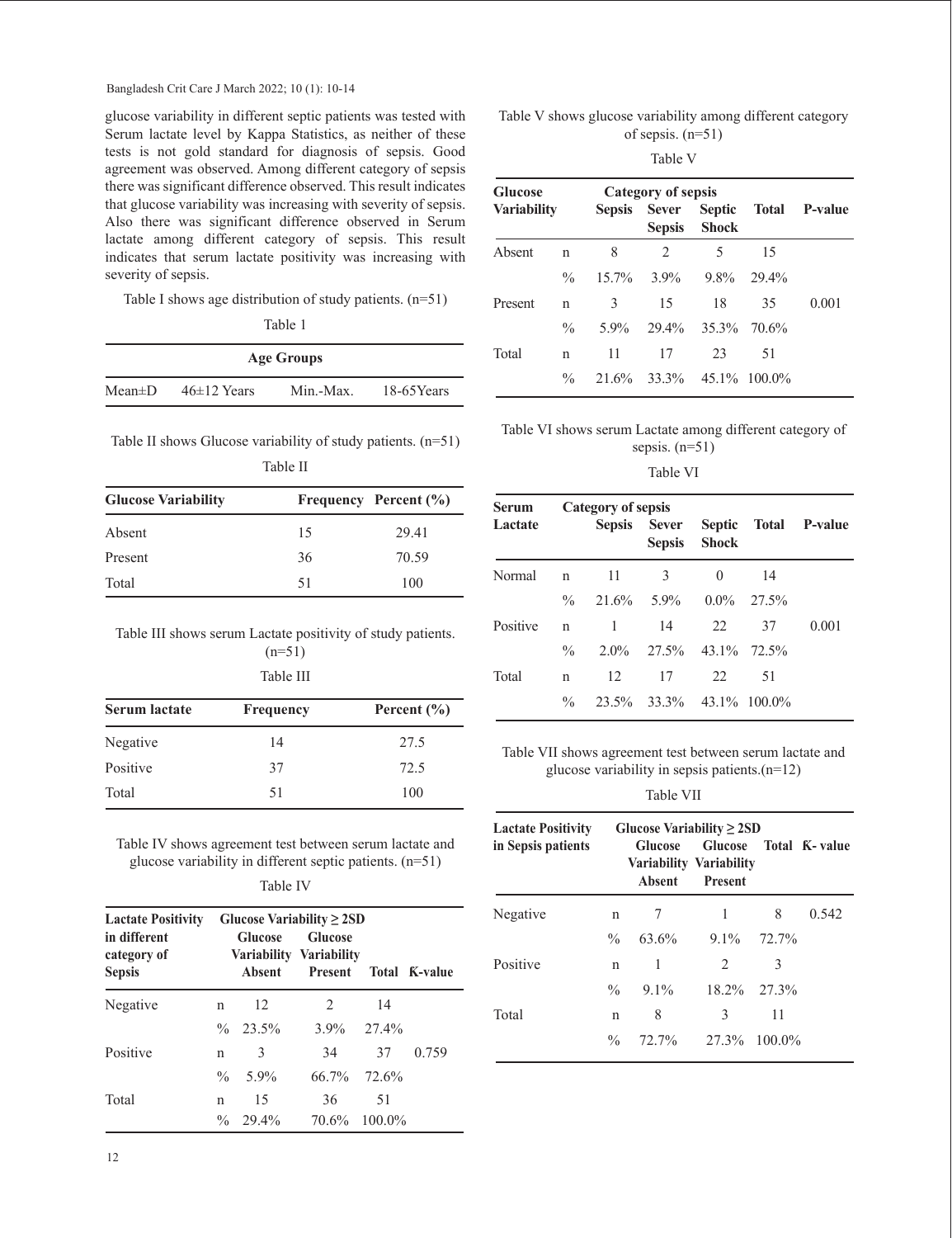Table VIII shows agreement test between serum lactate and glucose variability in sever sepsis patients.  $(n=17)$ 

|--|--|

| Lactate Positivity Glucose Variability $\geq 2SD$<br>in Severe Sepsis |               | <b>Glucose</b><br>Absent | Variability Variability<br><b>Present</b> |       | Glucose Total K- value |
|-----------------------------------------------------------------------|---------------|--------------------------|-------------------------------------------|-------|------------------------|
| Negative                                                              | n             | 2                        | 1                                         | 3     |                        |
|                                                                       | $\%$          | 11.8%                    | 5.9%                                      | 17.6% |                        |
| Positive                                                              | n             | 0                        | 14                                        | 14    | 0.767                  |
|                                                                       | $\frac{0}{0}$ | $0.0\%$                  | $82.4\%$                                  | 82.4% |                        |
| Total                                                                 | n             | 2                        | 15                                        | 17    |                        |
|                                                                       | $\frac{0}{0}$ | 11.8%                    | 88.2% 100.0%                              |       |                        |

Table IX shows agreement test between serum lactate and glucose variability in septic shock patients. (n=22).

| ٠n٠<br>л. |  |
|-----------|--|
|-----------|--|

| <b>Lactate Positivity</b><br>in Septic Shock |               | Absent | Glucose Variability $\geq$ 2SD<br>Glucose Glucose Total K- value<br><b>Variability Variability</b><br><b>Present</b> |         |       |
|----------------------------------------------|---------------|--------|----------------------------------------------------------------------------------------------------------------------|---------|-------|
| Negative                                     | n             | 3      | 00                                                                                                                   | 3       |       |
|                                              | $\frac{0}{0}$ | 13%    | $0.0\%$                                                                                                              | 13%     |       |
| Positive                                     | n             | 2      | 18                                                                                                                   | 22      | 0.701 |
|                                              | $\frac{0}{0}$ | 8.7%   | 78.3%                                                                                                                | $100\%$ |       |
| Total                                        | n             | 5      | 17                                                                                                                   | 22      |       |
|                                              | $\frac{0}{0}$ | 21.7%  | 78.3%                                                                                                                | $100\%$ |       |

# **Discussion:**

Primary objective of the study was to find out the diagnostic value of glycemic variability in septic patients. In this study, a total 51 non-diabetic septic patients were allocated purposively on the basis of sepsis criteria in the ICU.

More than 50 % patients were of 4th decades among 51 non diabetic septic patients of this study. Mean age was 46 years with a SD of 12 years but age of most study patients in the study were of 6th decades in study of Egi, M. et al.<sup>15</sup>. Most of the sepsis patients of this study were from Surgical, Casualty and Gynae & Obstetric wards. Probably younger age in my study was due to poor isolation facility and poor hygienic conditions and lack of awareness of our patients increases septic condition even in younger ages.

This study slight female predominance but sex distribution in study of Egi, M. et al.<sup>15</sup> male predominance. As it was a single center study with small number of study cases; reflection of sex distribution may not be accurate here.

Glycemic variability describes fluctuations of blood glucose over time and is influenced by endogenous and exogenous factors. To see the glycemic variability total 8 blood samples were taken at an interval of 3 hours started from admission. Total 408 capillary blood samples were taken for this study. Mean and SD glucose were measured to see the glucose variability. Among the patients, 35 expressed high glucose variability. Increased lactataemia indicate cellular hypo-perfusion. In 72.5% patient's serum lactates were more than 4 mmol/L. Still there is no study to evaluate glycemic variability for the diagnosis of septic patient. Although serum lactate is being used widely as a marker of sepsis. In table IV we found good agreement between high glycemic variability and serum lactate (kappa value=0.759). High glycemic variability indicate >2SD blood glucose concentration. Among the study population, 36 were exhibit high glycemic variability. So it can be used as a predictor of sepsis like serum lactate where resource allocation is less or limited because glycemic variability can be obtain by using simple tool of blood glucose measurement which is easily available in the context of our country.

Among the category of sepsis, septic shock was the predominant category (43%), least was sepsis (24%) and shows that, there was significant difference in glucose variability among different category of sepsis (p-value =0.001). This result indicates that glucose variability also predict severity of sepsis. Pisarchik AN et al. 16 showed in a retrospective study, glycemic variability, rather than a mean glucose level, is an important factor associated with sepsis and hospital mortality in critically ill patients. The analysis identified significant association of increasing daily glucose excursion (DELTA) accompanied by evident episodes of hyperglycemia (>11 mmol/l) and hypoglycemia (<2.8 mmol/l), with sepsis and forthcoming death, even when the mean daily glucose was within a range of acceptable glycaemia. It was found that significant association ( $p = 0.001$ ) between serum lactate positivity and severity of sepsis. Positivity of serum lactate was increased in severe sepsis and septic shock. It indicates the possibility of alternate use of glucose variability in prediction of severity of sepsis

In this study kappa statistics between serum lactate and glucose variability revealed good agreement as the severity of sepsis increases. Among different category of sepsis, fair agreement observed in sepsis and good agreement was observed in severe sepsis and in septic shock.

#### **Limitations Of The Study:**

Like other scientific study, the present study is not without limitations:

- The major limitation of this study was lack of randomization.
- Another limitation was its observational design.
- Sample size was small, so the findings derived from the study cannot be generalized to reference population.